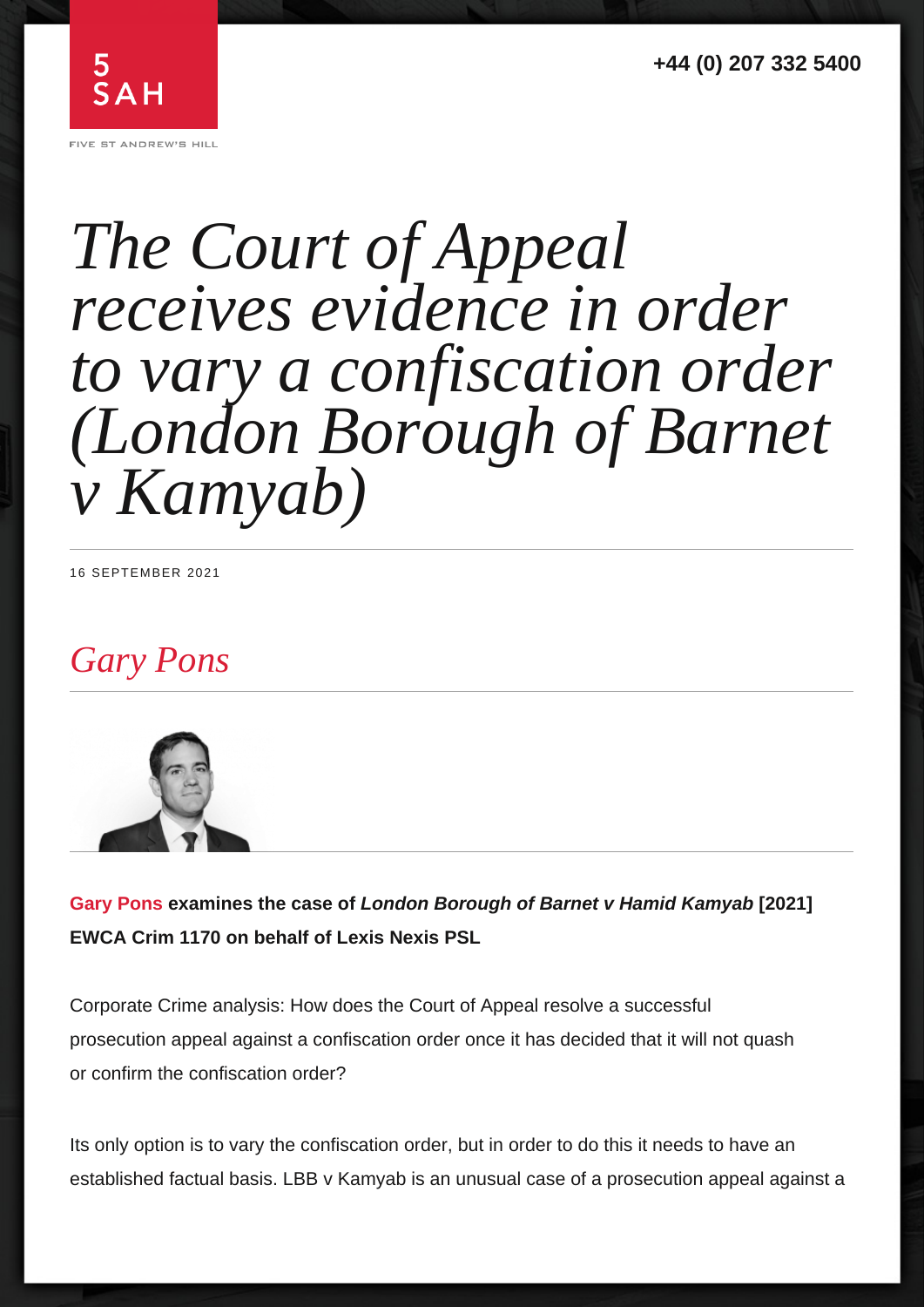confiscation order which succeeded but left the Court of Appeal unable to vary the confiscation order, because it lacked any factual findings about benefit and available amount.

This analysis was first published on Lexis®PSL on 6 September 2021 (subscription required).

## **What are the practical implications of this case?**

The practical implications are best assessed by looking at this decision in concert with the original appeal LBB v Kamyab [2021] EWCA Crim 543.

Two important principles emerge, both of which can be found in previous Court of Appeal decisions:

the importance of drafting the relevant charges correctly, because in the event that they are not, difficulties are likely to emerge in the calculation of benefit.

all the issues in a confiscation hearing should be dealt with together and not divided so that apparently crucial issues can be dealt with as a preliminary matter. See  $R$  v Parveaz [2017] EWCA Crim 873 at para [29], and R v Bajaj [2020] EWCA Crim 1111 at para [23].

This case is also a good example of transparent judicial analysis of the legal concepts involved in assessing an offender's benefit and available amount. It provides a good guide for Crown Court judges.

### **What was the background to the case?**

Mr Kamyab purchased a five-bedroom property in July 2007 and converted it into nine separate flats, without planning permission. A planning enforcement notice was issued and eventually a summons was followed that alleged a breach of the enforcement notice. Mr Kamyab was convicted and a confiscation order was made against him in the sum of £270, on the basis that the summons only identified a single day upon which the offence occurred.

The prosecution appealed that decision, see LBB v Kamyab [2021] EWCA Crim 543. The Court of Appeal determined that the summons did not confine Mr Kamyab's offending to a single day, because it identified the date for compliance and the offence continued thereafter.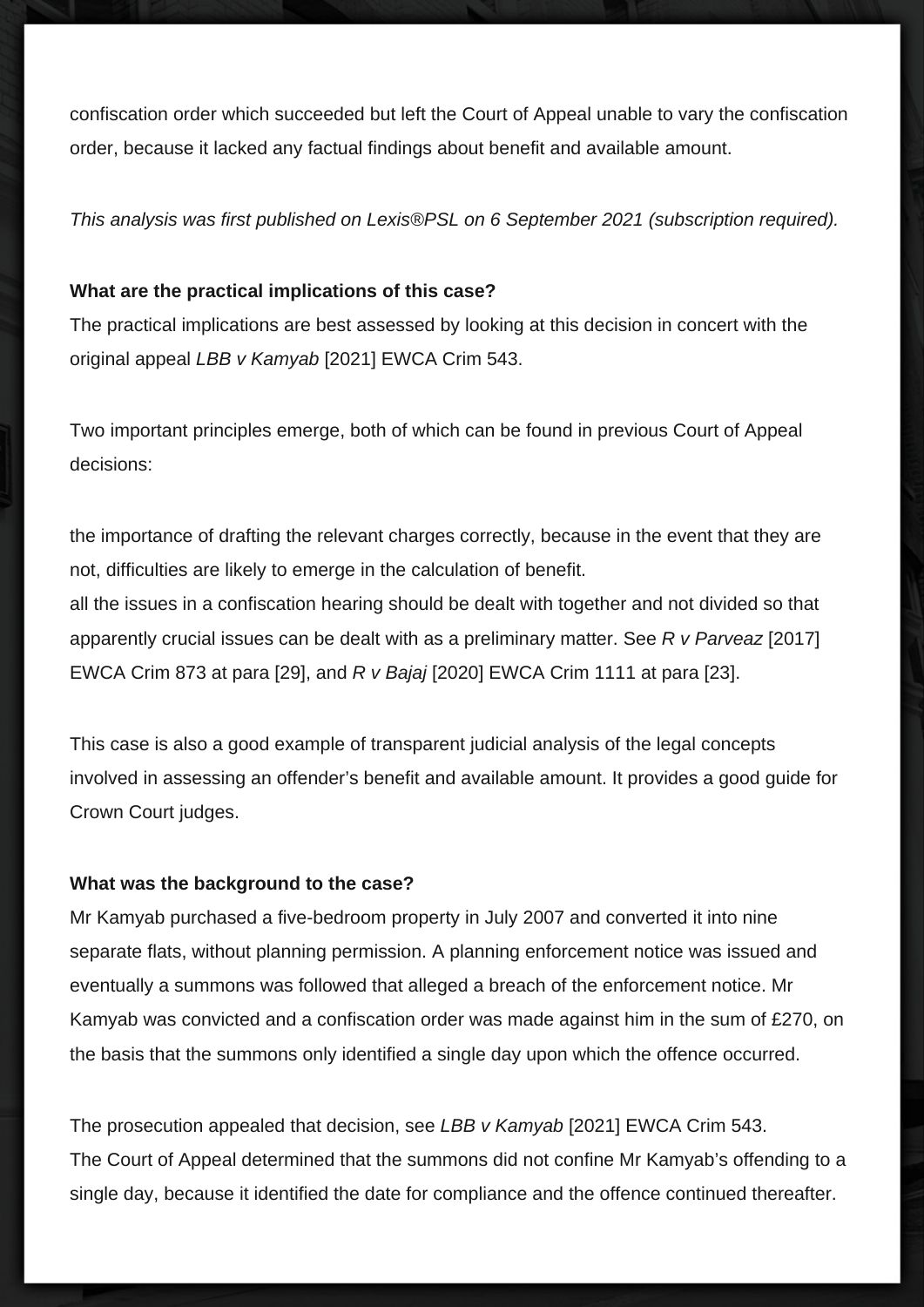The Court of Appeal set out that there is no statutory power to remit the case to the Crown Court following a successful prosecution appeal under section 31(1) of the Proceeds of Crime Act 2002 (POCA 2002), it can only vary, discharge, or uphold the confiscation order. As the prosecution has succeeded, it was not appropriate to either uphold or discharge the order. Its only option was the unusual course of hearing evidence with a view to determining the appropriate benefit and available amount figures so as to decide whether to vary the confiscation order. Although, as the Court of Appeal made clear, it was proceeding to vary the confiscation order, in many respects it was fulfilling a similar function to a Crown Court when it makes a confiscation order.

#### **What did the court decide?**

In relation to procedure, the court determined that it could only vary the order in a way which would be within the jurisdiction of the Crown Court. In practical terms this meant that it needed to apply (indirectly) POCA 2002, s 6, which deals with how to assess benefit.

Mr Kamyab's benefit from his criminal conduct was the rents received between the date on which the enforcement notice became effective and the date when the continuing offence ended. In order to determine that figure, the court needed to resolve two issues:

the point at which the enforcement notice became effective, and the date at which the continuing offence came to an end for the purposes of the confiscation order.

In relation to when the enforcement notice had effect, the Court of Appeal decided that LBB, in an

email dated 1 March 2013, gave notice, to expire on 1 June 2013, that unless the enforcement notice was complied with by 1 June 2013, Mr Kamyab would become liable to prosecution. Accordingly, 1 June 2013 was the start date.

### **Three possible end dates were suggested:**

10 February 2015 because, as from that date, the defendant was no longer required to comply with the enforcement notice, because he had carried out work in the property and was operating it as a House in Multiple Occupation (HMO) further to an offer from LBB that he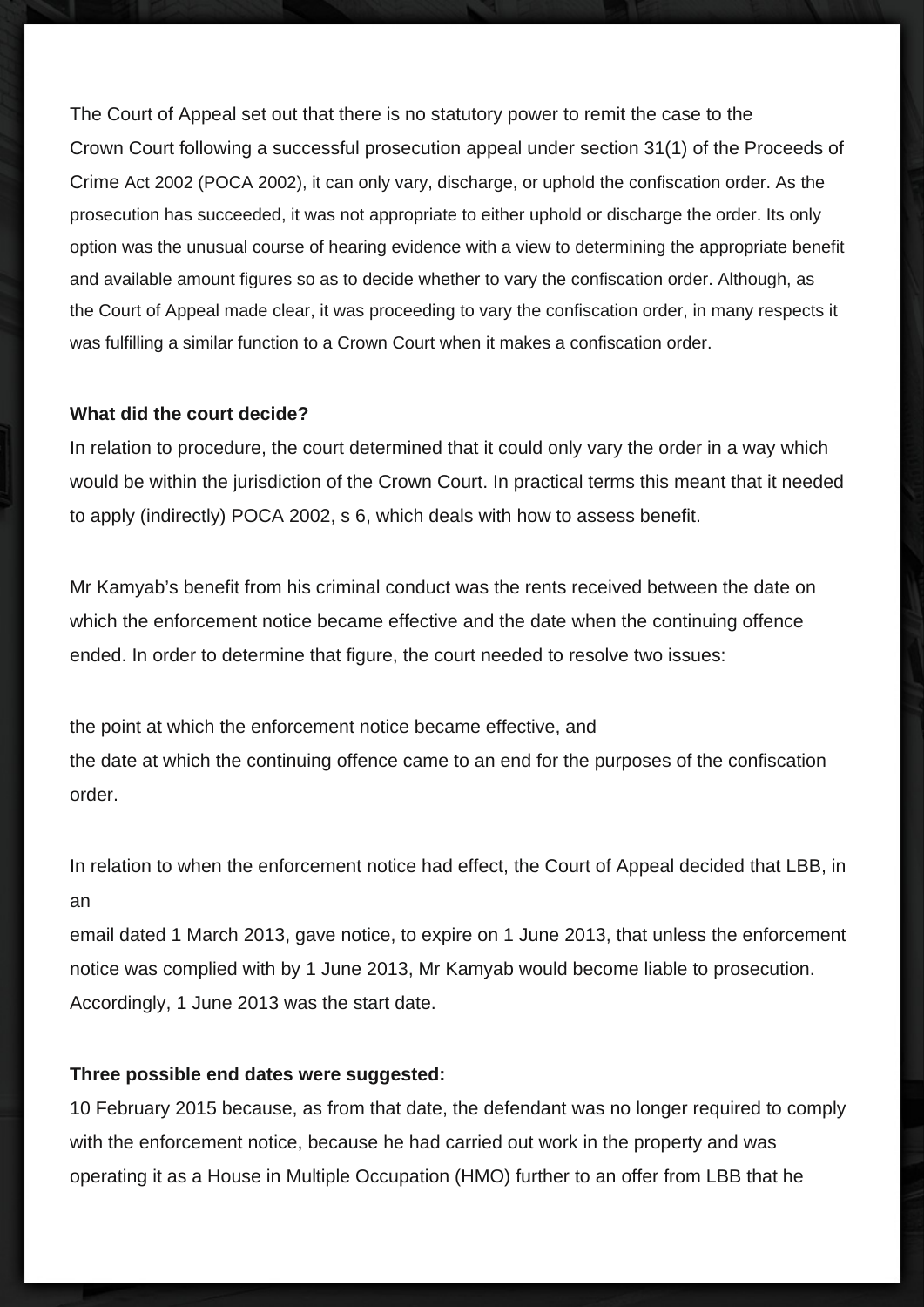could do this as an alternative to complying with the enforcement notice when the original confiscation order was made, or when it was varied by the Court of Appeal

The Court of Appeal decided that LBB did not represent or offer to Mr Kamyab the option of converting the property into a small HMO as an alternative to complying with the terms of the enforcement notice. Furthermore, any representation in the relevant email 'does not break the chain of causation between the criminal conduct and the benefit'. In any event, the relevant question in relation to assessment of benefit was to consider what would have happened 'but for' the failure to comply with the enforcement notice (ie if Mr Kamyab had created a dwelling for single use) and not what would have happened 'but for' the representation.

In relation to the HMO licence, the licensing regime is unconnected with the planning regime and

exists for the protection of those who live in HMOs.

The Court of Appeal indirectly applied POCA 2002, s 8(2) which requires the court to take into account property obtained up to the date when it makes its decision and accordingly, because it

was varying the confiscation order that was made in the Crown Court, the end date was taken as the date of the decision in the Crown Court. The effect of those findings is that the benefit figure was calculated with reference to the rents received between 1 June 2013 and 16 December 2019, which amounted to £499,363.00.

In relation to the available amount, the Court of Appeal did not accept Mr Kamyab's explanation as to why the sums paid out his father in each month vastly exceeded the rental income received. It also received no satisfactory answer to the question as to why he was paying tax on the

rents received from his property if in fact they belonged to the bank. The court rejected his evidence that the available amount was nil and decided that Mr Kamyab had failed to prove that it is less than the benefit figure. The effect of that, was that the confiscation order was varied to the sum of £499,363.